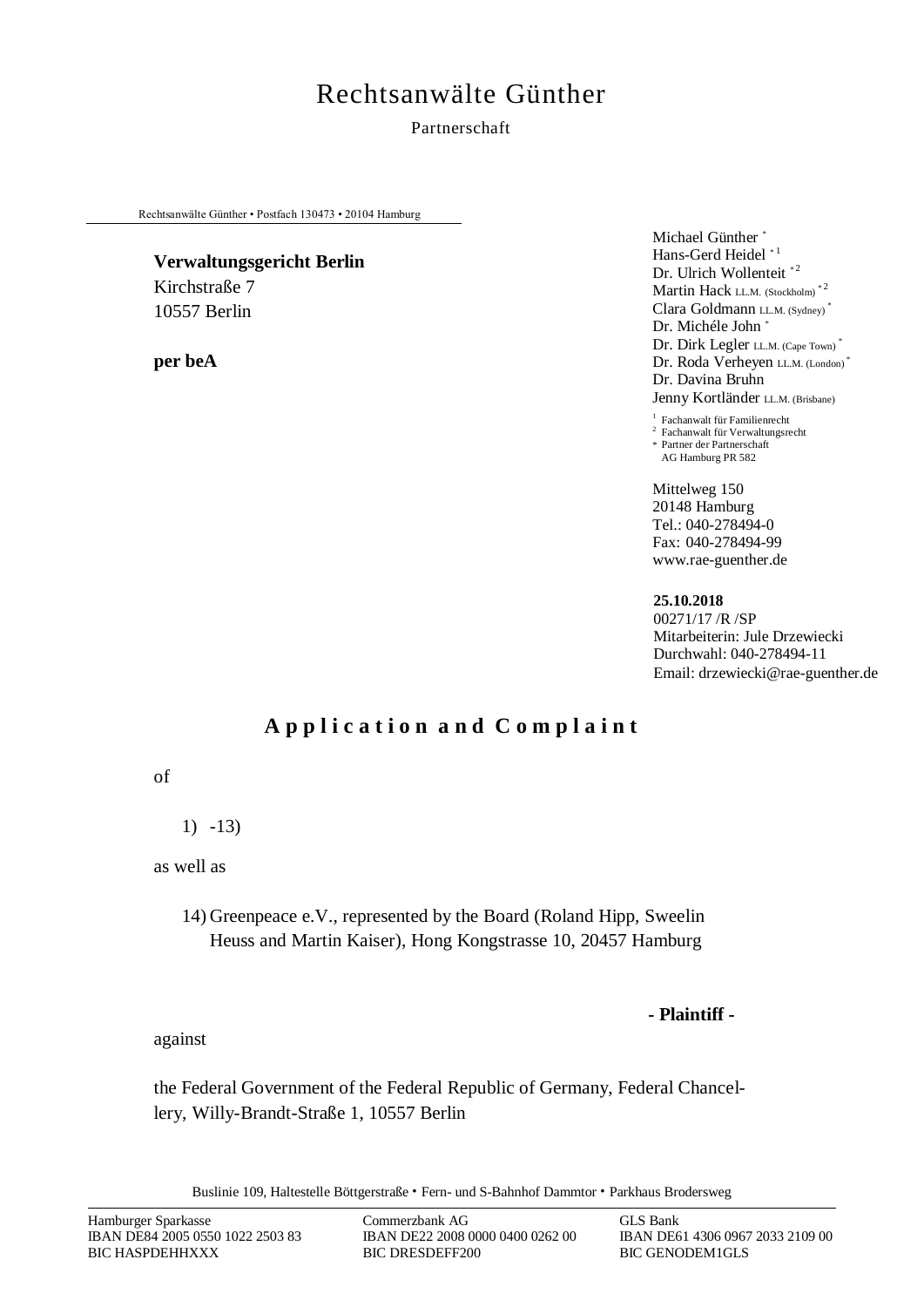### **- Defendant**

Regarding: Climate protection target 2020 and Action Programme for Climate Protection 2020 (40% reduction of greenhouse gas emissions compared to 1990 by the end of 2020)

The following motions will be made to the court in the name and on behalf of the plaintiffs:

**1. Declare that the defendant is obliged to update or supplement the national climate protection programme 2020 as stipulated in the defendant's cabinet decision of 3 December 2014 (Action Programme on Climate Change 2020) with appropriate measures in such a way that it contains all the necessary measures to ensure that the binding target to reduce greenhouse gas emissions in Germany by 40% by 2020 compared with 1990 is complied with.**

also

**2. Declare that the defendant is obliged to supplement the national climate protection programme 2020 as stipulated in the defendant's cabinet decision of 3 December 2014 (Action Programme on Climate Protection 2020) with appropriate measures in such a way that it contains all necessary measures to reduce CO2 emissions to such an extent that the approx. 650 million tonnes of CO2 equivalent already emitted in excess of the binding climate protection target 2020 by the time of delivery of the judgment are saved/reduced.**

also

**3. Declare that the defendant is obliged to supplement the national action programme for climate protection 2020 as stipulated in the defendant's cabinet decision of 3 December 2014 with appropriate measures so that the reduction targets of Article 3(1) in conjunction with Annex II to Decision No 406/2009/EC are met by 2020.**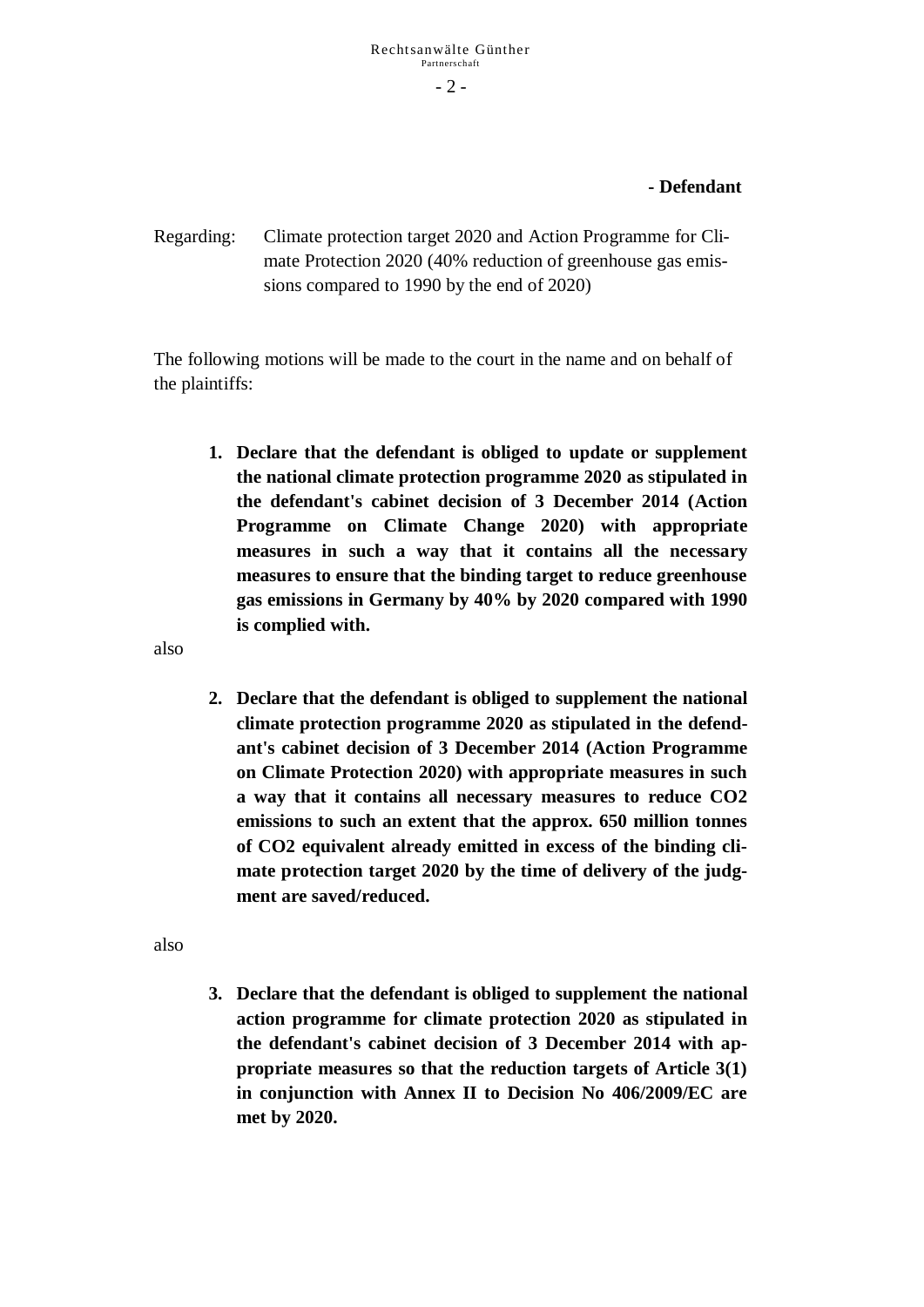Value of the dispute for registering fees: **80.000,**  $\epsilon$ 

Further applications and motions are reserved. Powers of attorney are attached.

It is also requested,

- to consider and consult all administrative records relating to cabinet resolutions and decisions on the 2020 climate protection target since 2007 (2007: on the so-called Meseberger resolutions, 2010: on the 2010 energy concept and 2014: the Climate Protection Action Programme) as supporting material in this procedure;
- to consider and consult the administrative records for the 2015, 2016 and 2017 climate protection reports at the Ministry of the Environment, Nature Conservation and Nuclear Safety as supporting documents in this procedure.

It is also requested that the defendant indicate which concrete actions and decisions, other than those already mentioned above, concern compliance with the obligation under Decision 406/2009/EC (the so-called burden sharing decision), and that it also consider and consult those records as available.

In addition

### **inspection of such procedural records**

is requested in our office in accordance with §§ 99, 100 VwGO.

Further reasoning may be delivered after inspection of the public records. In the meantime, the following arguments are presented. The detailed grounds are preceded by a summary of the claim in order to improve clarity.

### **Table of Contents:**

xxx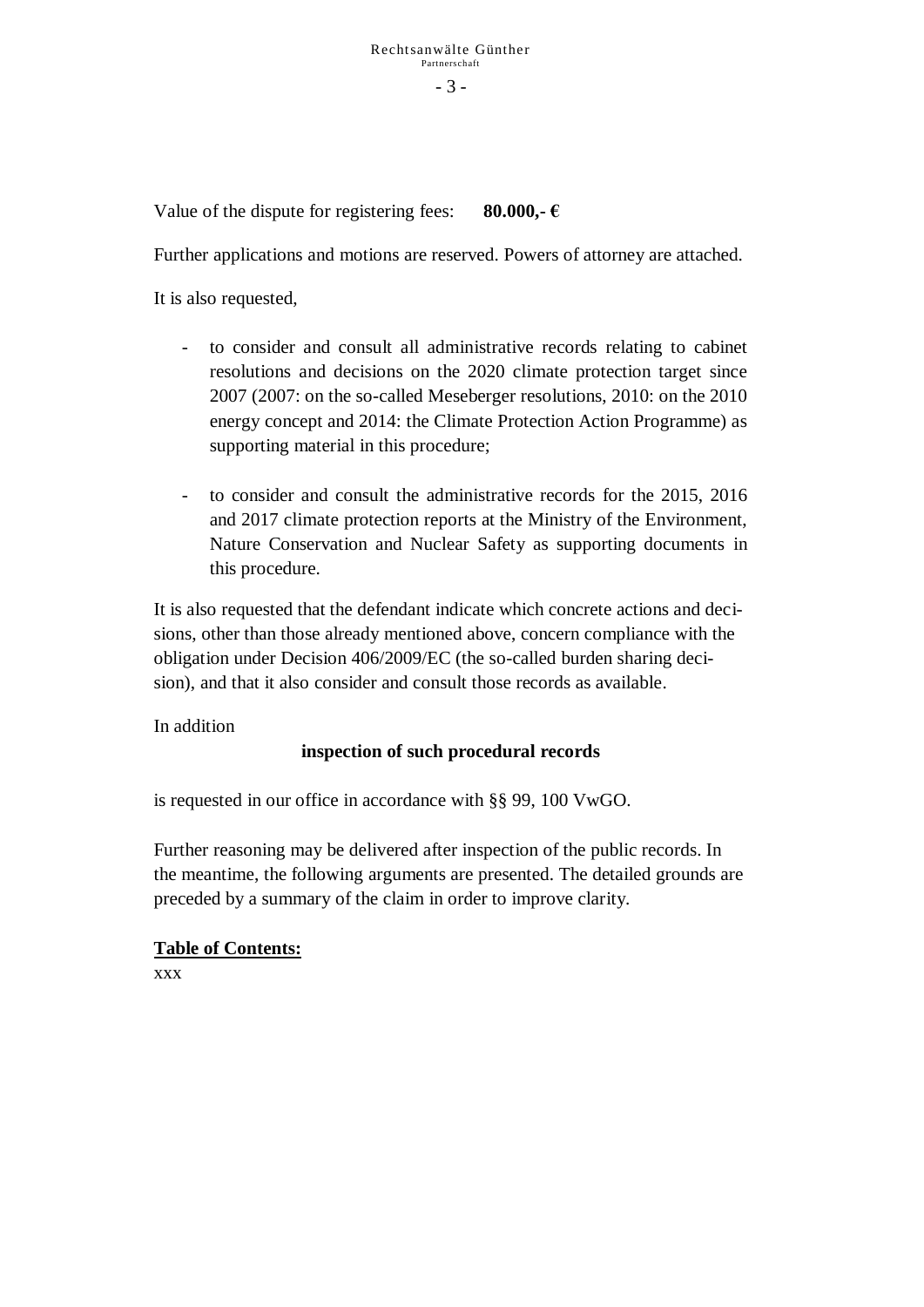### **I. Content of the Complaint: Compliance and implementation of Germany's 2020 climate target**

### 1.

Humans beings influence and change the global climate system by emitting greenhouse gases and by destructing sinks (especially forests). Today, Germany is responsible for about 2% of global emissions and emits over 900 million (million) tonnes (t) of greenhouse gases annually (expressed as CO2 equivalents). Calculated over the period since 1800, Germany is the sixth largest emitter in the world. At around 9.6 tonnes, Germany's annual per capita CO2 emissions are still around twice the international average.

Up to today, man-made climate change has led to global average temperatures rising by around 1  $\degree$ C and in Germany by as much as 1.4  $\degree$ C, a considerable proportion of which has been caused by emissions from Germany since industrialisation began (see **Annex K4**).

These changes are already having a local impact and are thus also affecting the legal rights of the plaintiffs. For example, the extreme summer in Germany 2018 is attributable to climatic change since such events occur more frequently and more intensively than without the man-made climatic change. The number of extreme weather events in Germany has more than doubled in the last 50 years.

### 2.

The defendant knows of these circumstances and reacted to them 11 years ago, with a Cabinet resolution of 2007, setting the goal of reducing German greenhouse gas emissions by 40% by the end of 2020 compared to 1990 (today contained in the Climate Protection Program 2020). While Germany emitted around 1,250 million tonnes of CO2 equivalents in 1990, a maximum of 750 million tonnes of CO2 equivalents may be emitted in 2020, as this corresponds to a percentage reduction of 40%.

In June 2018, the respondent effectively abandoned this target due to a lack of intention to implement it. The Climate Protection Report 2017 (published in June 2018), which is operative in this respect, does not contain a scenario or any additional measures to achieve the target. According to the defendants themselves, 905 million tonnes of CO2 equivalent were emitted in 2017, a reduction of only 27.7% instead of 40%. According to the climate protection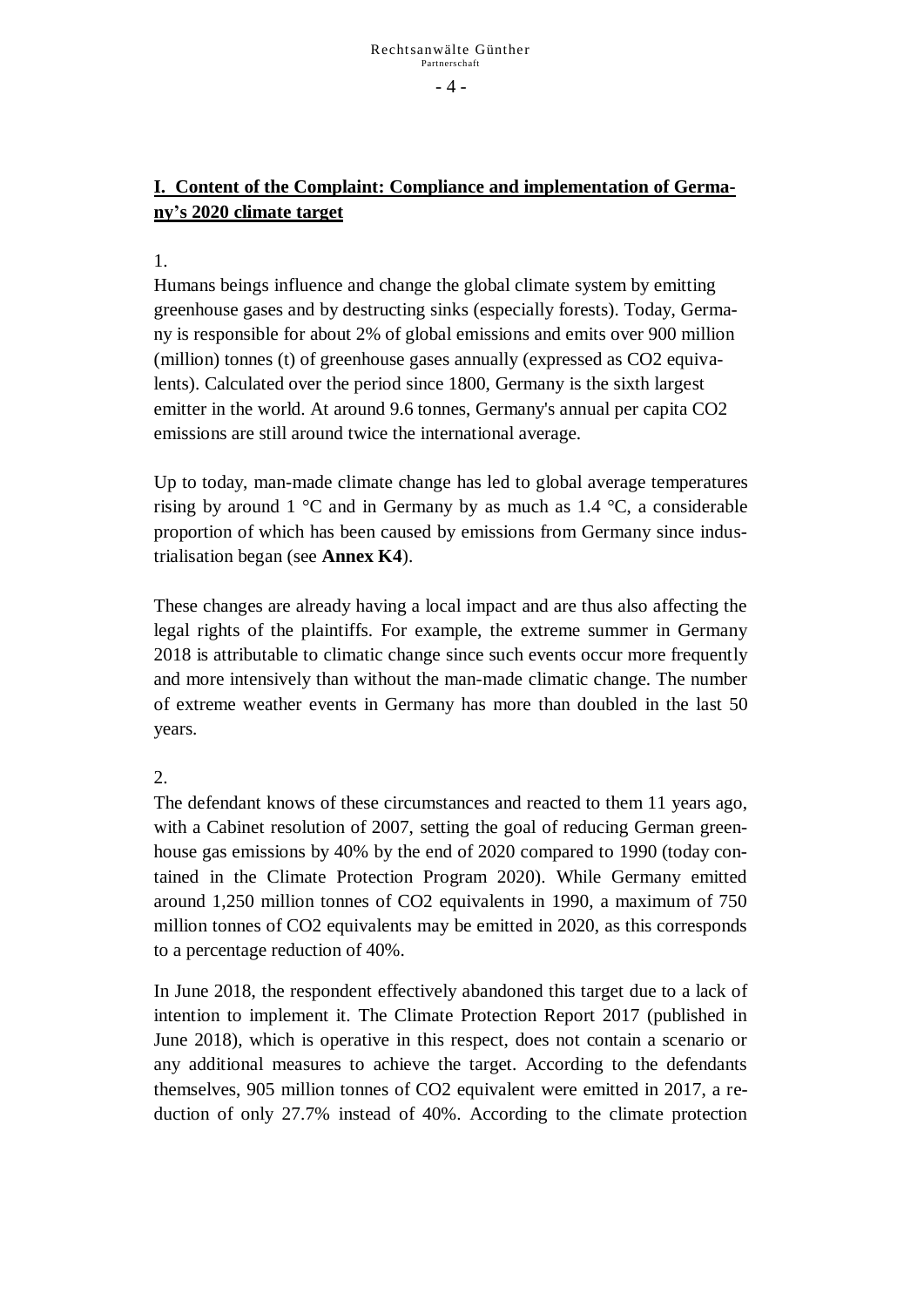report 2017 (**Annex K 10**), a total annual emission of 850 million t CO2 equivalent is currently forecast for the end of 2020.

Without further measures and thus without a favorable judgement, the target will be missed and only a reduction of - depending on the forecast of the effectiveness of measures already adopted - approx. 32% compared to 1990 will be achieved.

The 2020 target is based on the logical assumption that the reduction will be roughly linear and downwards (the emission path). This has no longer been the case since 2010. By 2020, approx. 650 million tonnes of CO2 equivalent will be emitted too much compared with a linear reduction. If this path is maintained, a total of 1,100 million tonnes of CO2 equivalent would be emitted in excess by 2030 (2030: target of a 55% reduction compared with 1990).

3.

The Federal Republic of Germany is obliged to reduce greenhouse gas emissions by 2020 also on the basis of a binding decision (Effort Sharing Decision No. 406/2009/EC). According to the defendant, the target set there for all sources not covered by greenhouse gas emissions trading (non-ETS) will also not be achieved "without additional measures" (which have not been announced). According to current projections based on the defendant's data, the target (14% compared to 2005) will be missed by far (by an estimated 93 million tonnes). In 2017, emissions in the non-ETS sectors were only 3% lower than in 2005 (instead of -12%, as given for the assumption of linear reduction). The implementation instrument for the decision is (solely) the Climate Protection 2020 Action Programme.

Since according to Decision 406/20097EG reductions must be linear, a considerable reduction deficit has already arisen every year. According to the plaintiffs, this already violates European environmental law - even independent of further measures.

4.

In the Paris Agreement of 2015, which is binding under international law, the Federal Government also committed itself to preventing "dangerous climate change" (from a global perspective) in such a way that warming is limited to well below 2  $\degree$ C and, if possible, to 1.5  $\degree$ C. The defendant describes this temperature target as binding.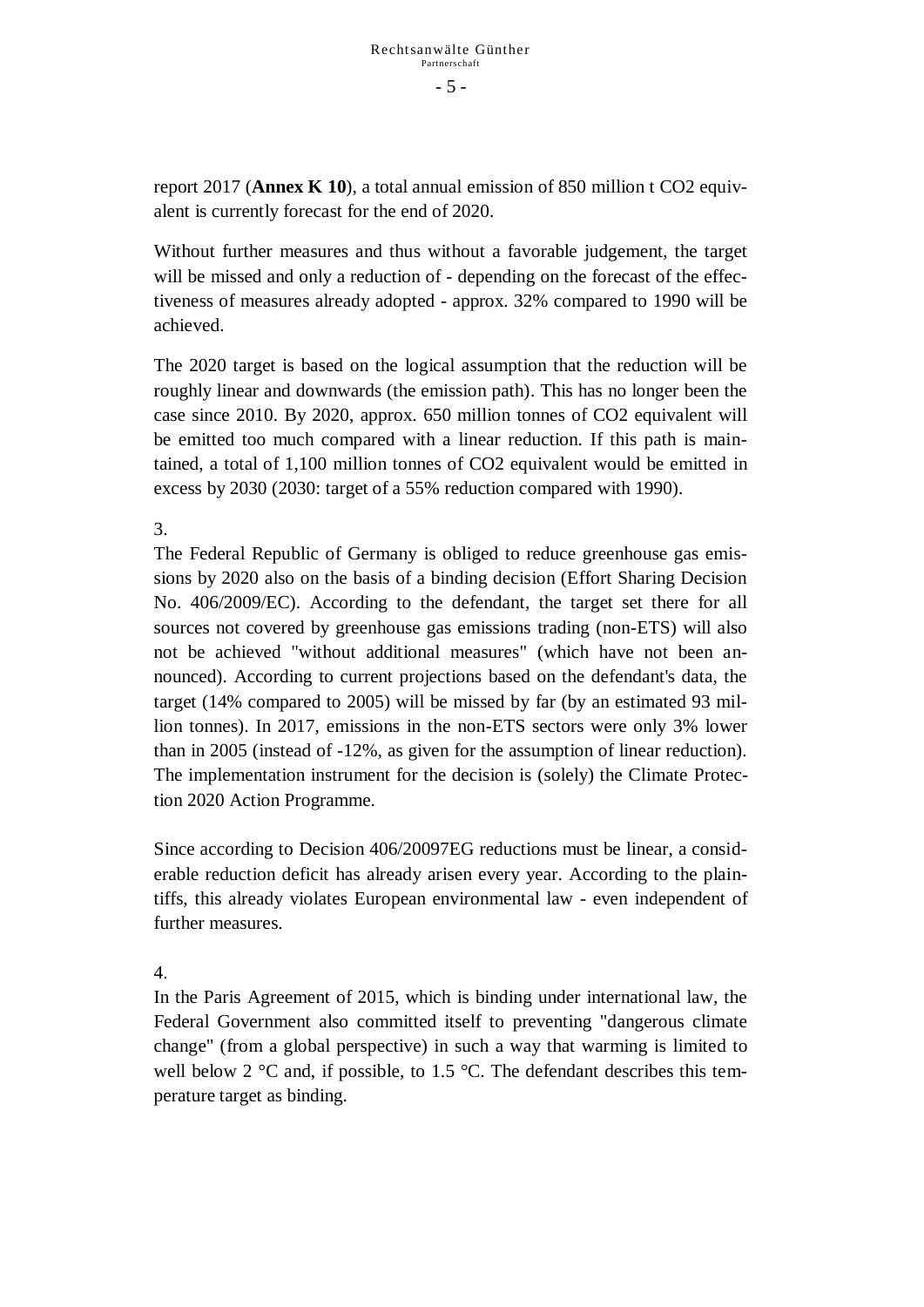- 6 -

The IPCC's new special report of October 2018 on the 1.5 °C target makes it clear that all and any effort must be made to achieve greenhouse gas reductions quickly and effectively simply because of the expected considerable negative effects of a 2 °C global warming. The IPCC report makes it clear that global emission reductions must be much higher than previously planned and begin to fall long before 2030. Once emissions have taken place, they will remain effective in the atmosphere for up to 100 years, and sea levels in particular will continue to rise for centuries to come, even if anthropogenic emissions no longer occur.

Both the national 2020 climate protection target and Decision 406/2009/EC are based on the assumption of global warming of (above)  $2^{\circ}$ C - so they do not in themselves guarantee a high level of protection.

With the Climate Protection Plan 2050, the defendant has committed itself to achieving a greenhouse gas reduction of 55% by 2030 and "extensive decarbonisation" by 2050. These targets, too, are essentially based on a global temperature increase of 2°C and are therefore too low a level of protection for the plaintiffs, who already have to cope with the effects of climate change today (with a warming of around 1.5°C).

To abandon the 2020 target at this point in time is therefore incomprehensible and legally unjustifiable from any point of view.

### 5.

The plaintiffs 1) - 13) are farmers and their families, who operate organic farms in Germany on their own property and soil on the North Sea island Pellworm, in the "Old Country" by the Elbe near Stade and in the Lausitz in Brandenburg. The plaintiff to 14) is an environmental association and has as statutory goal among other things the protection of the climate system and the prevention of dangerous climatic change.

The plaintiffs demand the adherence to and the enforcement of the national climate protection target for 2020 which is to reduce the greenhouse gas emissions in Germany up to the year 2020 in relation to the base year 1990 by 40%. This would also contribute to compliance with the reduction obligations under Article 3(1) in conjunction with Annex II of Decision No 406/2009, although it would not automatically ensure compliance. Therefore, the application 3) is required.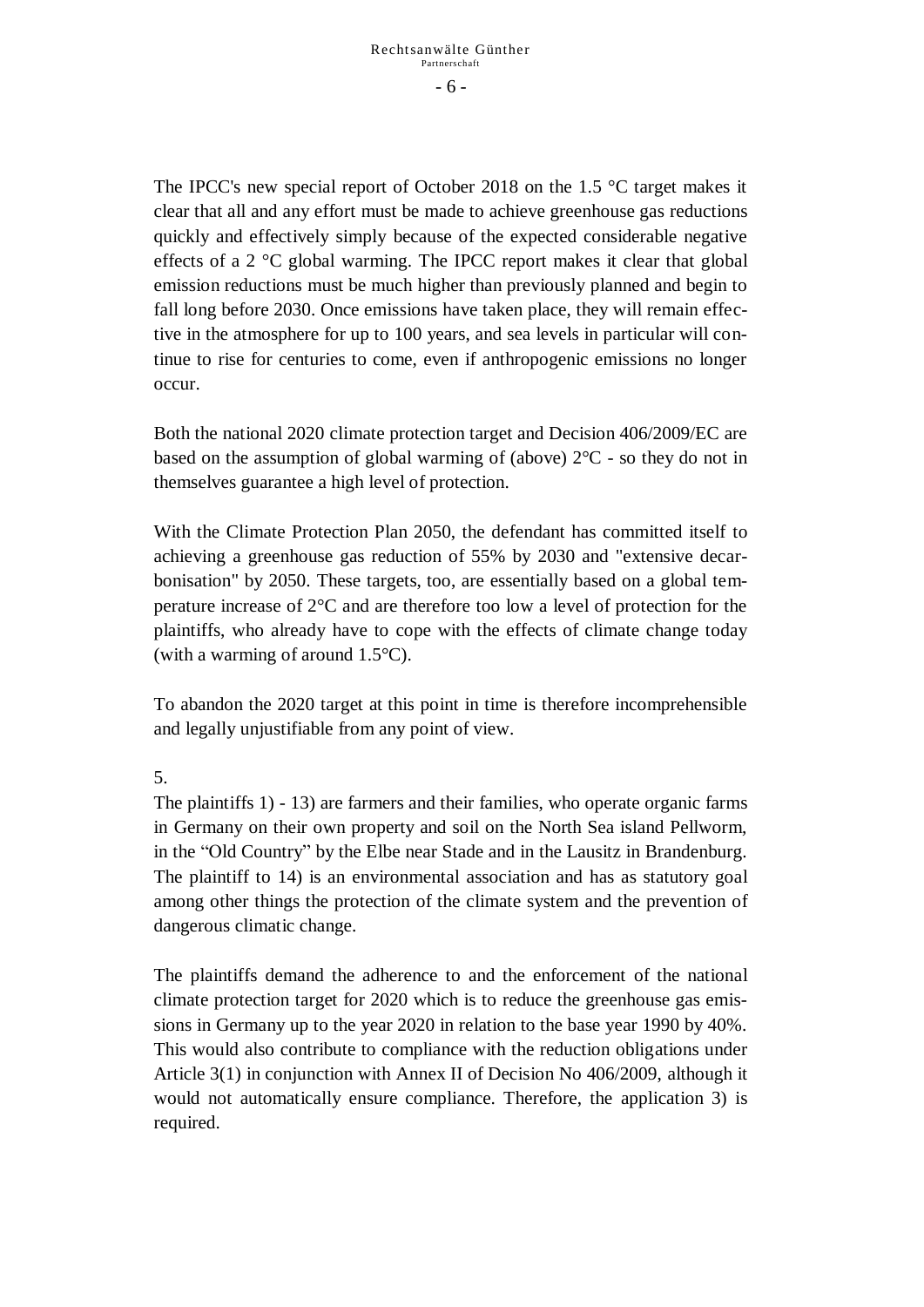Plaintiffs 1) - 13) are already affected by climate change. So far, this has manifested itself primarily through more frequent and stronger extreme weather events with flooding of agricultural land, hail, the spread of previously unknown pests, heat stress on dairy cattle and general drought in spring and summer with the corresponding harvest losses. In future, the farms of the plaintiffs will be affected partly also by rising sea levels, as well as by a lack of water supply. The possibilities to use their property are substantially limited by climate change. The plaintiffs are thus in a situation, in which either climate protection is set into place effectively and quickly or there is severe uncertainty with regard to the future of their homeland and farms which they might not be able to operate economically. An approach of wait and see inevitably leads to further violations of their rights.

Specifically, plaintiffs 1-6) assert that Articles 14, 12 and 2 (2) of the Basic Law (*Grundgesetz*) are affected by crop loss due to extreme events (heat with no possibility of irrigation) and heavy rainfall events, In the future and without adequate climate protection, additional considerable damage is to be expected due to difficult drainage and the associated increased costs and limits of technical flood protection. Overall, the plaintiffs fear for the long-term usability of the family business.

Plaintiffs 7)-10) are also already affected by considerable crop losses in 2018 (approx. 50% losses) and must fear that the consequences of ineffective climate protection will damage their dairy cattle operation and make their land effectively unusable due to a lack of irrigation. Already today, heat stress is occurring for their animals due to temperature increases. They also assert present and future encroachment in their basic rights to property, vocational freedoch and health and wellbeing (Art 14, 12 and 2 (2) GG).

Plaintiffs 11)-13) are already considerably affected by the occurrence of pests clearly associated with climate change, which extremely increase the operational expenditure of the farm and which can generally be combated only with considerable difficulties in organic farming. Heavy rain events and hail with water logging in winter and spring as well as extreme summers are already now clearly noticeable. If warming is not controlled by active climate protection measures, the farm will be extremely devalued. Also the effects of the rising sea levels will put the region in into further risk, if greenhouse gases are not effectively reduced now.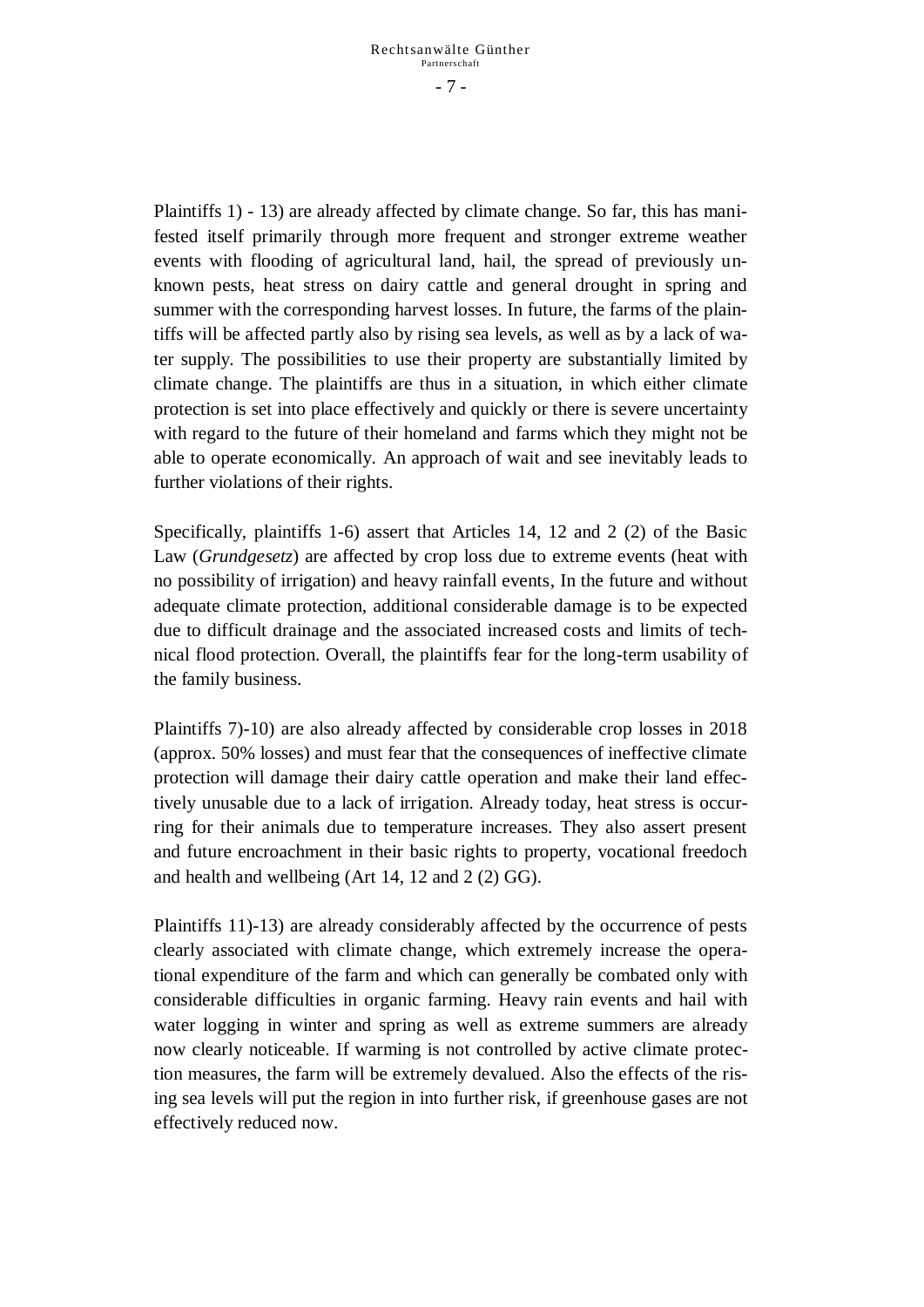- 8 -

The plaintiff (14) has been campaigning for decades for measures against climate change and is publicly, as well as in the relevant national, European and international bodies, arguing for holding temperature rise to 1.5 °C.

### 6.

The climate target 2020 has been adopted by the defendant as a cabinet decision several times since 2007 (currently enshrined in the Action Programme on Climate Protection 2020), and is based on obligations under EU and international law. As such, it is a legally binding self-commitment and has an external impact.

The 2020 climate target is not a purely political declaration of intent that would be inaccessible to judicial review. Rather, it is a justiciable act taken set over time by reoccurring practice by the defendant, to which a concerned party can also refer legally. It is a binding self-imposed commitment. This is because the purpose of the target is (*inter alia*) to fulfill the duty to act and protect the environment an individual rights pursuant to Article 20a of the Basic Law in conjunction with Article 2(2) of the Basic Law.

This means that the defendant is obliged to continue to pursue and implement the 2020 climate target. The commitment has evolved into an administrative guideline: The defendant (Federal Government) must submit and adopt all conceivable measures in order to fulfill its obligation to act and meet the target. Due to the constitutional context, this duty to act can only be lifted by the democratic legislator - for example by passing an adequate climate protection law. Until then, non-compliance with the target will constitute an enforcement deficit.

This argument in underpinned by the fact that neither the target itself nor its importance as an intermediate target on the path to further reductions has been abandoned by the federal government. The defendant has merely (and this also applies with regard to the implementation of Decision 406/2009/EC) ceased its actions. In addition, there is no comprehensible substantive justification for this.

The plaintiffs regard the omission to continue implementing the 2020 climate target as an impermissible encroachment on their fundamental rights under Article 14 (1) of the Basic Law (guarantee of ownership), Article 12 (1) of the Basic Law (freedom to exercise an occupation) and Article 2 (2) of the Basic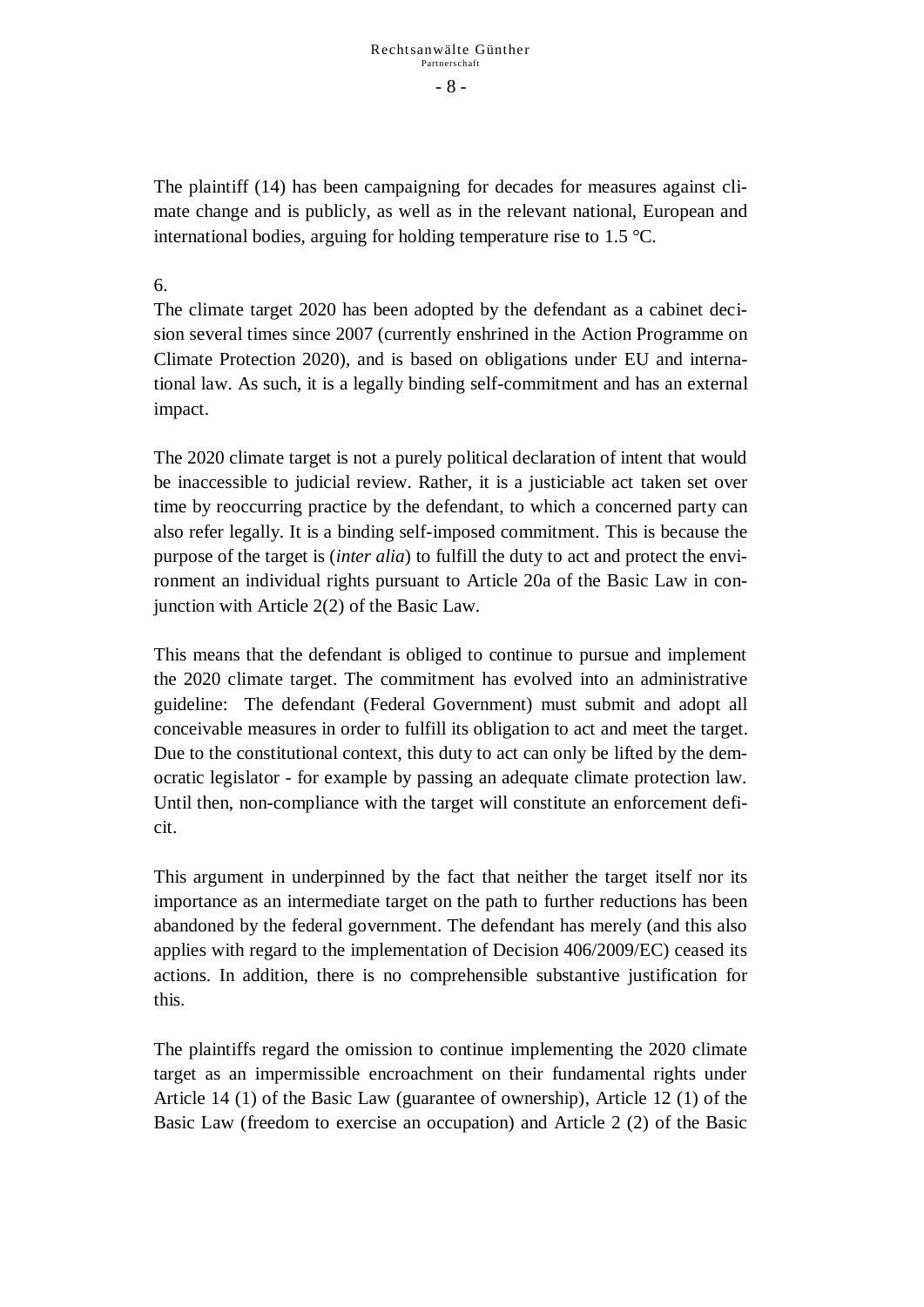Law (protection of life and health), which takes place without a legal basis in law and without sufficient reason or justification.

The defendant has set a binding emission level for the year 2020 through the 2020 climate target in order to fulfill its obligations under Article 2 (2), 20a of the Basic Law. It has pursued this level of protection for 11 years, repeatedly taking measures to achieve it and using it as a basis for legislative projects and justification for encroachments on fundamental rights, for example within the framework of the amendments to the Energy Industry Act (EnWG) in 2016.

The fact that inadequate climate protection can have negative effects on fundamental human rights and that the approval of additional greenhouse gas emissions can therefore constitute an encroachment was recently expressly established by the Court of Appeal of The Hague (for Art. 2 and Art. 8 of the ECHR) in the context of the so-called Urgenda Decision.

Compliance with the 2020 target is possible without negative effects, for example on security of supply, as shown by several scientific papers and, not least, the defendant's own updated action plans. It is factually and legally possible to initiate and implement measures in good time.

### 7.

Due to the abandonment of the 2020 climate protection target, significantly more greenhouse gas emissions will be permitted by 2020 than previously planned as binding for Germany, according to current projections a total of approx. 650 million t CO2 equivalent in absolute terms. These emissions will have a negative impact on the rights of the plaintiffs now and in the future, even though climate change is a global phenomenon with many actors and causes. The plaintiffs are affected by the abandonment of the target itself, as well as by the additional emissions caused by the non-linear reduction since 2010.

The first motion seeks the implementation of measures that permanently achieve greenhouse gas reductions in order to reach the threshold of 750 million tonnes of CO2 equivalent by the end of 2020. Within this framework, measures would also be supplemented to ensure compliance with the reduction obligation under Decision No. 406/2009/EC (non-ETS-regulated sources). This will also facilitate the achievement of the target for 2030 (55%).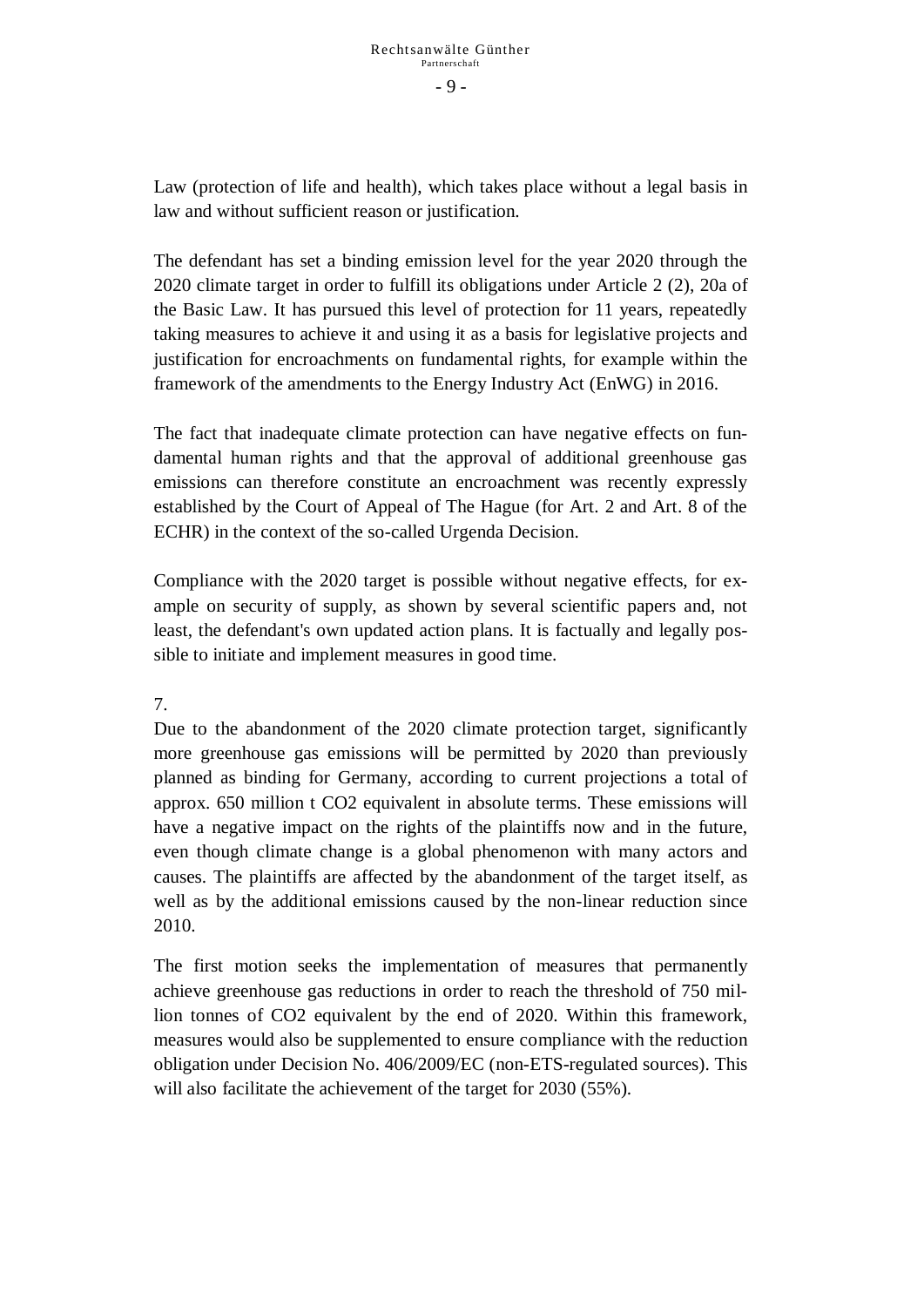The application is based on the order of the decision of the VG Berlin of 09.10.2018 (file no. 10 K 207.16) on the Berlin Air Pollution Control Plan.

The second motion seeks additional measures to offset or reduce the approx. 650 million tonnes of CO2 equivalent already emitted between 2010 and today due to inadequate implementation and the non-linear reduction path.

This motion is based on the fact that only a final amount of global emissions is scientifically permissible in order to achieve the 1.5°C to well below 2°C target of the Paris Convention on Climate Change. The current IPCC Special Report quantifies this global budget at 580,000 million tonnes of CO2 equivalent for a global emission path that can still meet the 1.5°C target. Measured against this, it is not only the achievement of the reduction target at a certain point in time that is decisive, but also the path taken towards it, i.e. the absolute emissions that are emitted over time.

The defendant itself also assumes in its climate protection plan for 2050 that a (final) greenhouse gas budget will be available for Germany until 2050. This budget can be calculated on the basis of the given emission path with the interim targets for 2020 and 2030 and amounts to approx. 20,000 million t CO2eq between 2010 and 2050. Of this, almost 5% would be over-emitted if the 2020 target were not met. Irrespective of whether the plaintiffs consider this budget to be reasonable in the context of a necessary target path of 1.5°C, the defendant must adhere to its own ideas of permitted emissions.

If this complaint is not successful, a violation of the law also persists if the further climate targets for 2030 (55% according to the climate protection plan 2050) and the goal of a far-reaching decarbonisation by 2050 are met. Not only would the failure to meet the target mean that a much faster reduction rate to be achieved between 2020 and 2030 (by 3.4% per year instead of the previously assumed approx. 2%), which could have a negative economic impact on younger plaintiffs in particular and also limit the probability of success, but by 2030 some 1,100 million tonnes of CO2 equivalent would have been emitted in excess by 2030 than would be permissible on the basis of the Action Programme on Climate Protection 2020. This is more than the current yearly total of German emissions (2017: 905 million t CO2 equivalent) and corresponds to a considerable proportion of the globally permissible emissions of 580 Gt CO2 equivalent by 2050 according to the IPCC and the budget available for Germany according to the defendant of approx. 20,000 million t CO2 equivalent according to the assumptions of the defendants.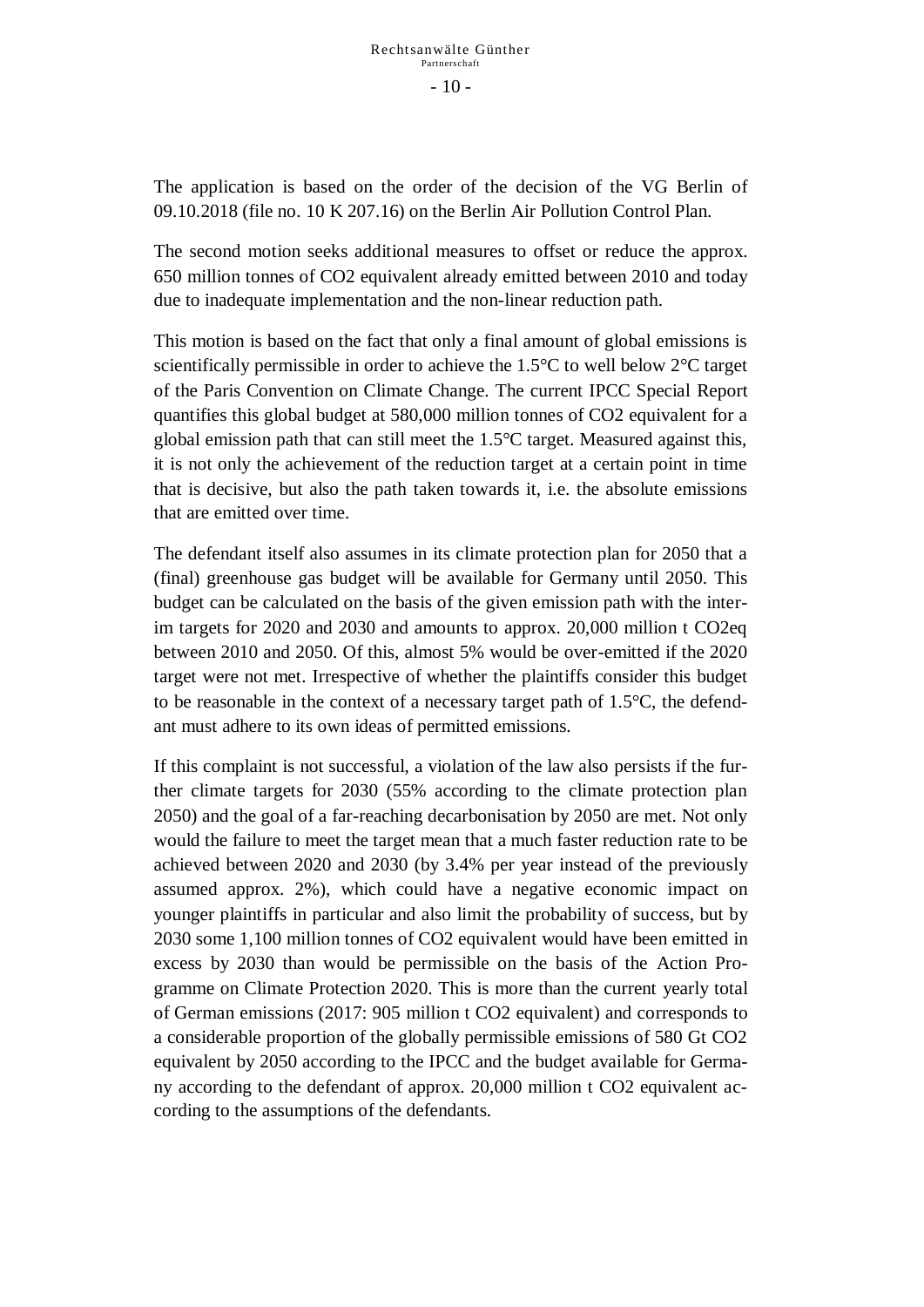It is not clear how the defendant can make up for or save this share of global warming or that it intends to do so. Rather, the defendant believes that the abandonment of the 2020 target will have no consequences if it achieves the further milestones.

The following chart illustrates this relationship between the emission paths by 2050 and the emission paths achieved to date and the projections of the defendant's climate protection plan for 2017:



*Fig.1 - Source: NewClimateInstitute, Prof. Dr. Niklas Höhne, Okctober 2018*

The dark blue line at the top left of the chart indicates the emission development in Germany since 2010 (*Historische Emissionen*). The orange solid line is the emission path (*Zielpfad*) actually planned with the intermediate targets, the dashed line the "new target path" (*neuer Zielpfad*) based on the actual development. The light blue area represents the Federal German budget (*ursprünglich geplantes Budget*) on the basis of the defendants' specifications, and the orange area shows the "overemission" until 2030 (z*usätzliche Emissionen)*.

The deviation from the target and the effect on the annual reduction rate required to get back on track becomes even clearer if the chart only shows the path from 2010 to 2030: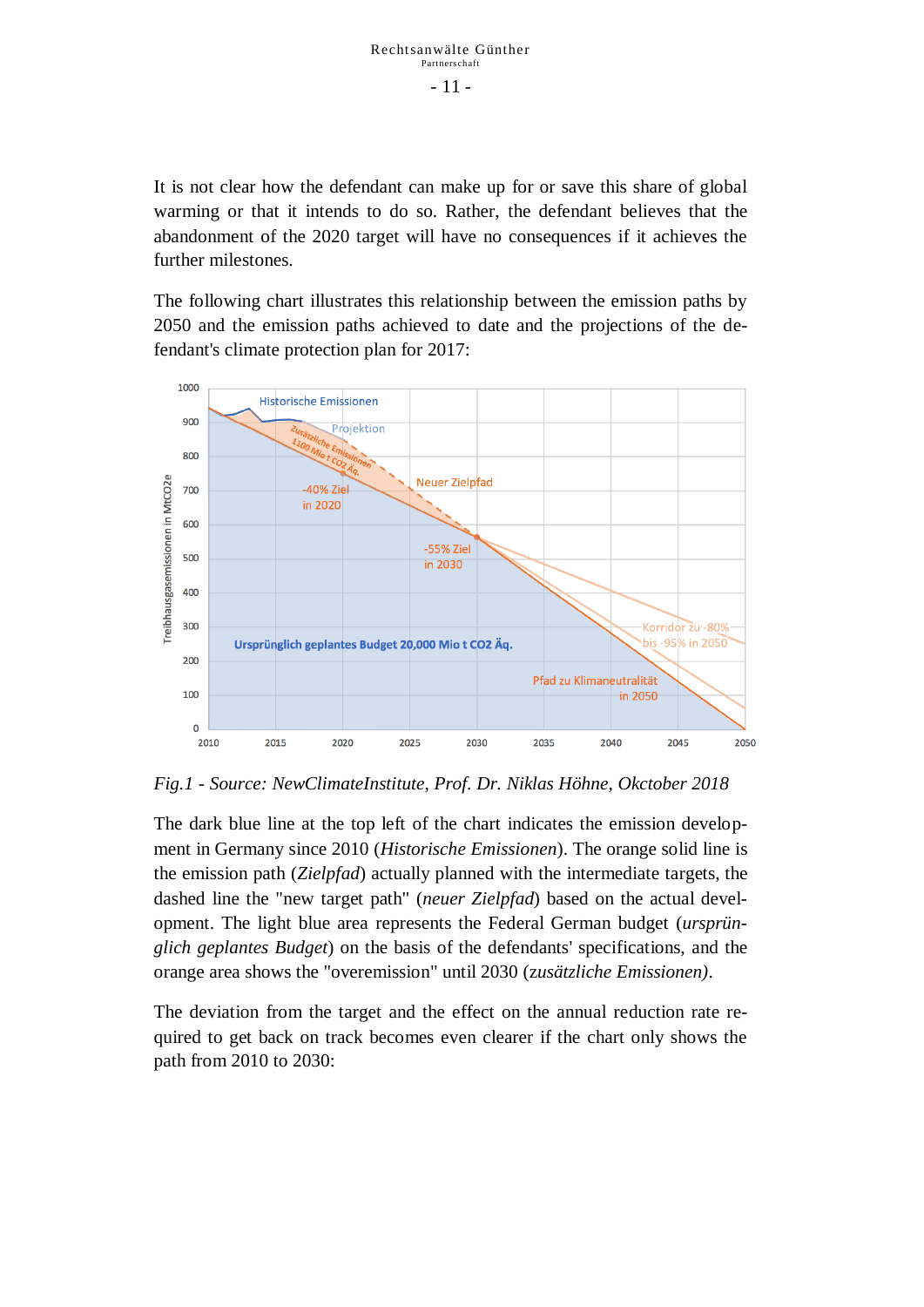- 12 -



*Fig. 2 – Source: NewClimateInstitute, Prof. Dr. Niklas Höhne, October 2018*

The new target path by 2030 means a necessary reduction of 3.4% per year and leads to orange-coloured excess emissions. By the end of 2020 this will already amount to 650 million tonnes of CO2 equivalent - this is the subject of the second motion).

If the complaint is not successful, the atmosphere will be burdened with an additional 1,100 million tonnes of CO2 equivalent in the long term by 2030 simply because the 2020 target was missed, assuming a roughly linear pathway to 2030.

8.

The plaintiff 14) seeks compliance with objective European and national environmental law and, as environmental association, does not have to show specific rights or interests in accordance with Article 9.3 of the Aarhus Convention. The third motion expressly refers to compliance with European environmental law. Due to the (probably undisputed) connection between Decision 406/2009/EC and the Action Programme for Climate Protection 2020, the plaintiff 14) is also entitled to bring an action for applications 1) and 2).

A violation of Greenpeac's interest would however also exist. The German emission path clearly complicates the achievement of the objective of limiting global warming to 1.5 °C compared with pre-industrial values and thus calls into question or at least considerably complicates the achievement of the statu